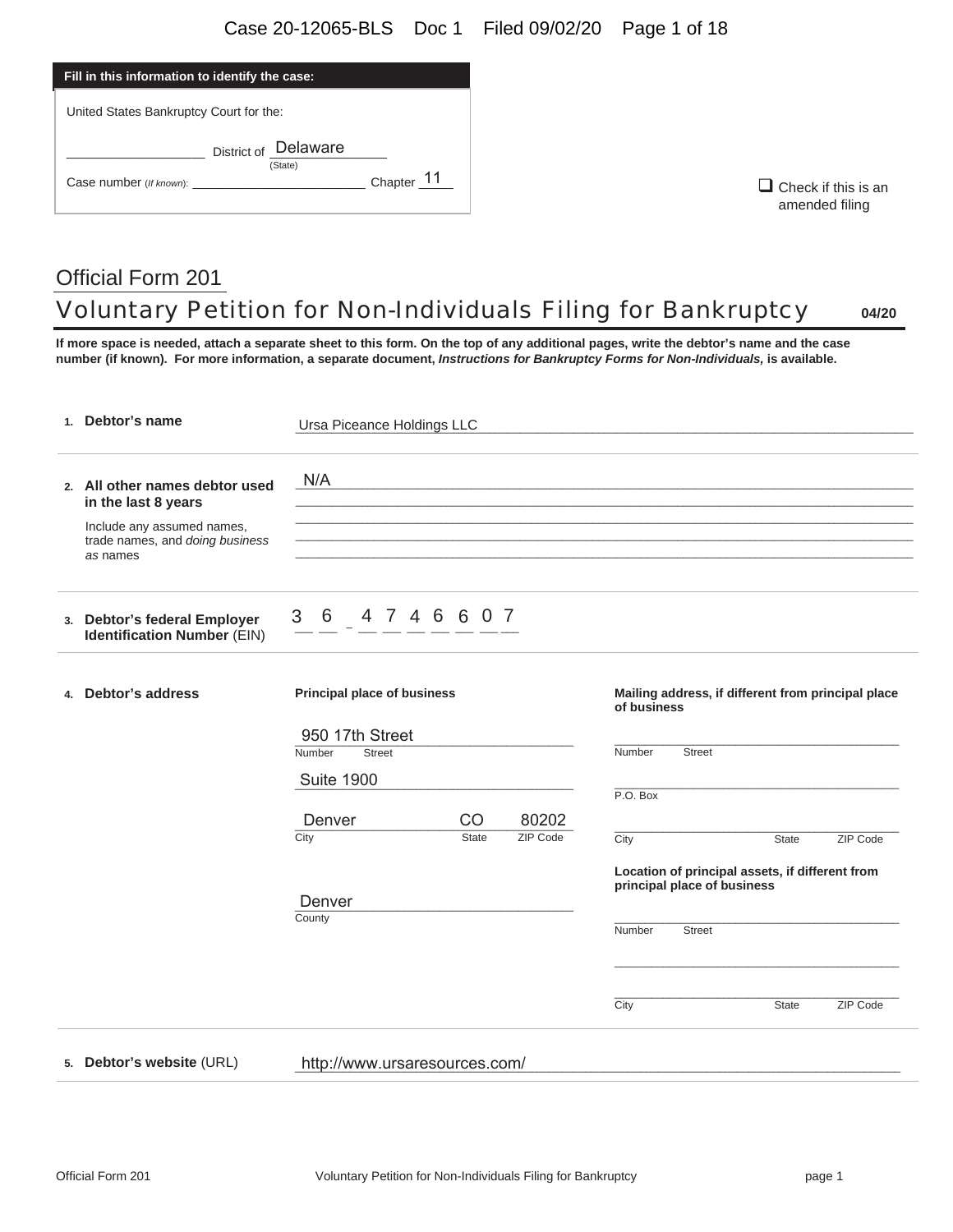## Case 20-12065-BLS Doc 1 Filed 09/02/20 Page 2 of 18

| Debtor | Ursa Piceance Holdings LLC<br>Name                                                                                                                                                                                                                                                                                                                                | Case number (if known)                                                                                                                                                                                                                                                                                                                                                                                                                                                                                                                                                                                                                                                                                                                                                                                                                                                                                                                                                                                                                                                                                                                                                                                                                                                                                                                                                                                                                                                                                                                                                                |  |  |  |  |
|--------|-------------------------------------------------------------------------------------------------------------------------------------------------------------------------------------------------------------------------------------------------------------------------------------------------------------------------------------------------------------------|---------------------------------------------------------------------------------------------------------------------------------------------------------------------------------------------------------------------------------------------------------------------------------------------------------------------------------------------------------------------------------------------------------------------------------------------------------------------------------------------------------------------------------------------------------------------------------------------------------------------------------------------------------------------------------------------------------------------------------------------------------------------------------------------------------------------------------------------------------------------------------------------------------------------------------------------------------------------------------------------------------------------------------------------------------------------------------------------------------------------------------------------------------------------------------------------------------------------------------------------------------------------------------------------------------------------------------------------------------------------------------------------------------------------------------------------------------------------------------------------------------------------------------------------------------------------------------------|--|--|--|--|
|        | 6. Type of debtor                                                                                                                                                                                                                                                                                                                                                 | Corporation (including Limited Liability Company (LLC) and Limited Liability Partnership (LLP))<br>$\Box$ Partnership (excluding LLP)<br>Other. Specify: <u>Commission Commission Commission Commission Commission Commission Commission Commission Commission</u>                                                                                                                                                                                                                                                                                                                                                                                                                                                                                                                                                                                                                                                                                                                                                                                                                                                                                                                                                                                                                                                                                                                                                                                                                                                                                                                    |  |  |  |  |
|        | 7. Describe debtor's business                                                                                                                                                                                                                                                                                                                                     | A. Check one:<br>Health Care Business (as defined in 11 U.S.C. § 101(27A))<br>Single Asset Real Estate (as defined in 11 U.S.C. § 101(51B))<br>Railroad (as defined in 11 U.S.C. § 101(44))<br>Stockbroker (as defined in 11 U.S.C. § 101(53A))<br>Commodity Broker (as defined in 11 U.S.C. § 101(6))<br>Clearing Bank (as defined in 11 U.S.C. § 781(3))<br>■ None of the above                                                                                                                                                                                                                                                                                                                                                                                                                                                                                                                                                                                                                                                                                                                                                                                                                                                                                                                                                                                                                                                                                                                                                                                                     |  |  |  |  |
|        |                                                                                                                                                                                                                                                                                                                                                                   | B. Check all that apply:<br>$\Box$ Tax-exempt entity (as described in 26 U.S.C. § 501)<br>$\Box$ Investment company, including hedge fund or pooled investment vehicle (as defined in 15 U.S.C.<br>$$80a-3)$<br>Investment advisor (as defined in 15 U.S.C. $\S$ 80b-2(a)(11))                                                                                                                                                                                                                                                                                                                                                                                                                                                                                                                                                                                                                                                                                                                                                                                                                                                                                                                                                                                                                                                                                                                                                                                                                                                                                                        |  |  |  |  |
|        |                                                                                                                                                                                                                                                                                                                                                                   | C. NAICS (North American Industry Classification System) 4-digit code that best describes debtor. See<br>http://www.uscourts.gov/four-digit-national-association-naics-codes.<br>$2 \quad 1 \quad 1 \quad 1$                                                                                                                                                                                                                                                                                                                                                                                                                                                                                                                                                                                                                                                                                                                                                                                                                                                                                                                                                                                                                                                                                                                                                                                                                                                                                                                                                                          |  |  |  |  |
|        | 8. Under which chapter of the<br><b>Bankruptcy Code is the</b><br>debtor filing?<br>A debtor who is a "small business<br>debtor" must check the first sub-<br>box. A debtor as defined in<br>§ 1182(1) who elects to proceed<br>under subchapter V of chapter 11<br>(whether or not the debtor is a<br>"small business debtor") must<br>check the second sub-box. | Check one:<br>$\Box$ Chapter 7<br>$\Box$ Chapter 9<br>√ Chapter 11. Check all that apply:<br>$\Box$ The debtor is a small business debtor as defined in 11 U.S.C. § 101(51D), and its<br>aggregate noncontingent liquidated debts (excluding debts owed to insiders or<br>affiliates) are less than \$2,725,625. If this sub-box is selected, attach the most<br>recent balance sheet, statement of operations, cash-flow statement, and federal<br>income tax return or if any of these documents do not exist, follow the procedure in<br>11 U.S.C. § 1116(1)(B).<br>$\Box$ The debtor is a debtor as defined in 11 U.S.C. § 1182(1), its aggregate<br>noncontingent liquidated debts (excluding debts owed to insiders or affiliates) are<br>less than \$7,500,000, and it chooses to proceed under Subchapter V of<br><b>Chapter 11.</b> If this sub-box is selected, attach the most recent balance sheet,<br>statement of operations, cash-flow statement, and federal income tax return, or if<br>any of these documents do not exist, follow the procedure in 11 U.S.C.<br>$\S$ 1116(1)(B).<br>$\Box$ A plan is being filed with this petition.<br>$\Box$ Acceptances of the plan were solicited prepetition from one or more classes of<br>creditors, in accordance with 11 U.S.C. § 1126(b).<br>$\Box$ The debtor is required to file periodic reports (for example, 10K and 10Q) with the<br>Securities and Exchange Commission according to § 13 or 15(d) of the Securities<br>Exchange Act of 1934. File the Attachment to Voluntary Petition for Non-Individuals Filing |  |  |  |  |
|        |                                                                                                                                                                                                                                                                                                                                                                   | for Bankruptcy under Chapter 11 (Official Form 201A) with this form.<br>$\Box$ The debtor is a shell company as defined in the Securities Exchange Act of 1934 Rule<br>12b-2.                                                                                                                                                                                                                                                                                                                                                                                                                                                                                                                                                                                                                                                                                                                                                                                                                                                                                                                                                                                                                                                                                                                                                                                                                                                                                                                                                                                                         |  |  |  |  |
|        |                                                                                                                                                                                                                                                                                                                                                                   | $\Box$ Chapter 12                                                                                                                                                                                                                                                                                                                                                                                                                                                                                                                                                                                                                                                                                                                                                                                                                                                                                                                                                                                                                                                                                                                                                                                                                                                                                                                                                                                                                                                                                                                                                                     |  |  |  |  |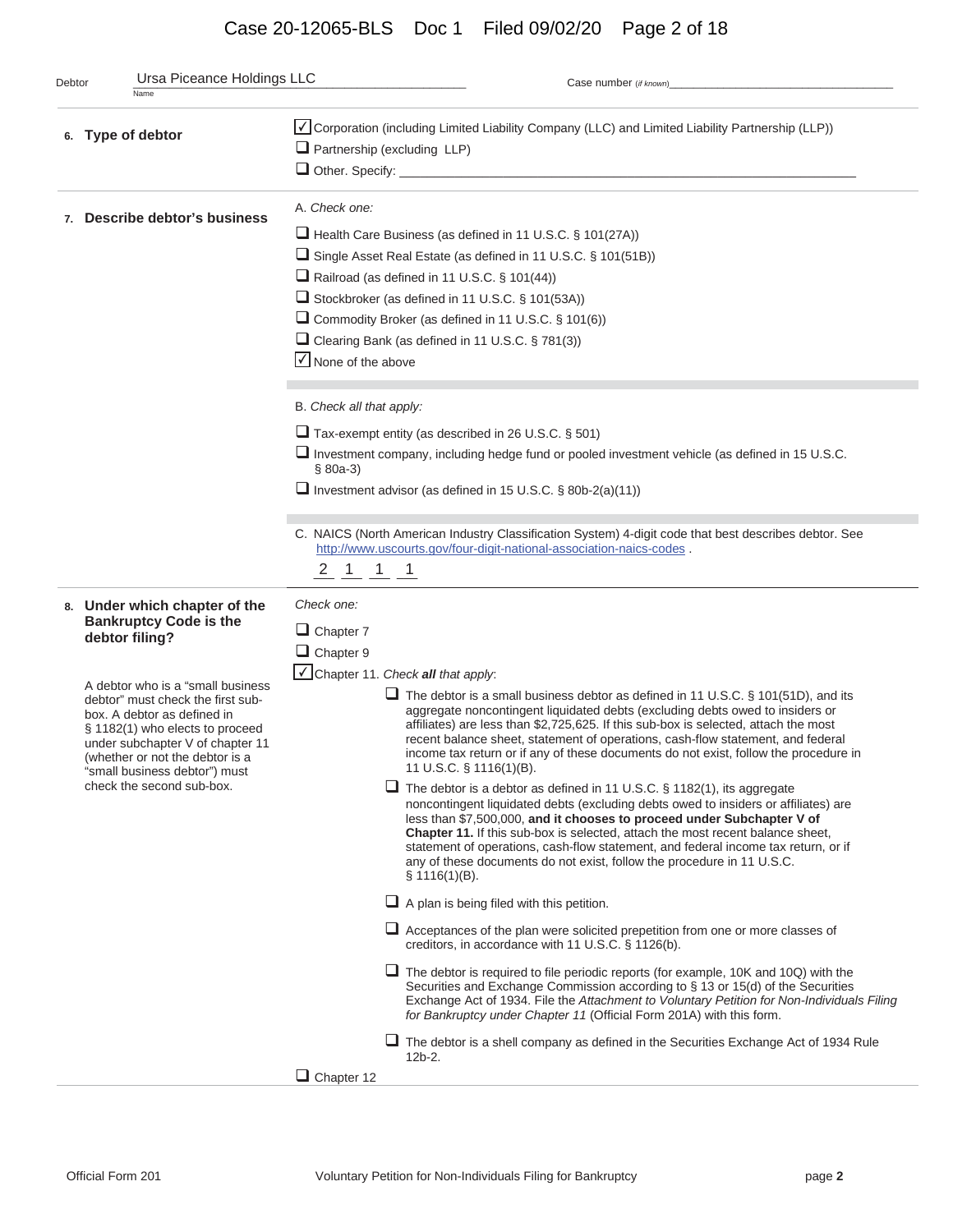## Case 20-12065-BLS Doc 1 Filed 09/02/20 Page 3 of 18

| Debtor | Ursa Piceance Holdings LLC                                                                                                                                                      |                                    |           |                                                                             |                |                                                                                                                                                    | Case number (if known)                                                                                                                                                                                                                                                                                                                                                                                                                   |
|--------|---------------------------------------------------------------------------------------------------------------------------------------------------------------------------------|------------------------------------|-----------|-----------------------------------------------------------------------------|----------------|----------------------------------------------------------------------------------------------------------------------------------------------------|------------------------------------------------------------------------------------------------------------------------------------------------------------------------------------------------------------------------------------------------------------------------------------------------------------------------------------------------------------------------------------------------------------------------------------------|
|        | Name                                                                                                                                                                            |                                    |           |                                                                             |                |                                                                                                                                                    |                                                                                                                                                                                                                                                                                                                                                                                                                                          |
|        | 9. Were prior bankruptcy cases<br>filed by or against the debtor<br>within the last 8 years?<br>If more than 2 cases, attach a<br>separate list.                                | $\sqrt{N}$                         |           |                                                                             |                | MM / DD / YYYY<br>MM / DD / YYYY                                                                                                                   |                                                                                                                                                                                                                                                                                                                                                                                                                                          |
|        | 10. Are any bankruptcy cases<br>pending or being filed by a<br>business partner or an<br>affiliate of the debtor?<br>List all cases. If more than 1,<br>attach a separate list. | $\Box$ No                          |           | √ Yes. Debtor See Attachment 1                                              |                |                                                                                                                                                    | MM / DD / YYYY                                                                                                                                                                                                                                                                                                                                                                                                                           |
|        | 11. Why is the case filed in this<br>district?                                                                                                                                  | Check all that apply:<br>district. |           |                                                                             |                |                                                                                                                                                    | √ Debtor has had its domicile, principal place of business, or principal assets in this district for 180 days<br>immediately preceding the date of this petition or for a longer part of such 180 days than in any other<br>A bankruptcy case concerning debtor's affiliate, general partner, or partnership is pending in this district.                                                                                                |
|        | 12. Does the debtor own or have<br>possession of any real<br>property or personal property<br>that needs immediate<br>attention?                                                | $\sqrt{N}$                         |           | assets or other options).                                                   |                | Why does the property need immediate attention? (Check all that apply.)<br>$\Box$ It needs to be physically secured or protected from the weather. | $\Box$ Yes. Answer below for each property that needs immediate attention. Attach additional sheets if needed.<br>$\Box$ It poses or is alleged to pose a threat of imminent and identifiable hazard to public health or safety.<br>$\Box$ It includes perishable goods or assets that could quickly deteriorate or lose value without<br>attention (for example, livestock, seasonal goods, meat, dairy, produce, or securities-related |
|        |                                                                                                                                                                                 |                                    | $\Box$ No | Where is the property?<br>Is the property insured?<br>Contact name<br>Phone | Number<br>City | <b>Street</b>                                                                                                                                      | State ZIP Code                                                                                                                                                                                                                                                                                                                                                                                                                           |
|        | <b>Statistical and administrative information</b>                                                                                                                               |                                    |           |                                                                             |                |                                                                                                                                                    |                                                                                                                                                                                                                                                                                                                                                                                                                                          |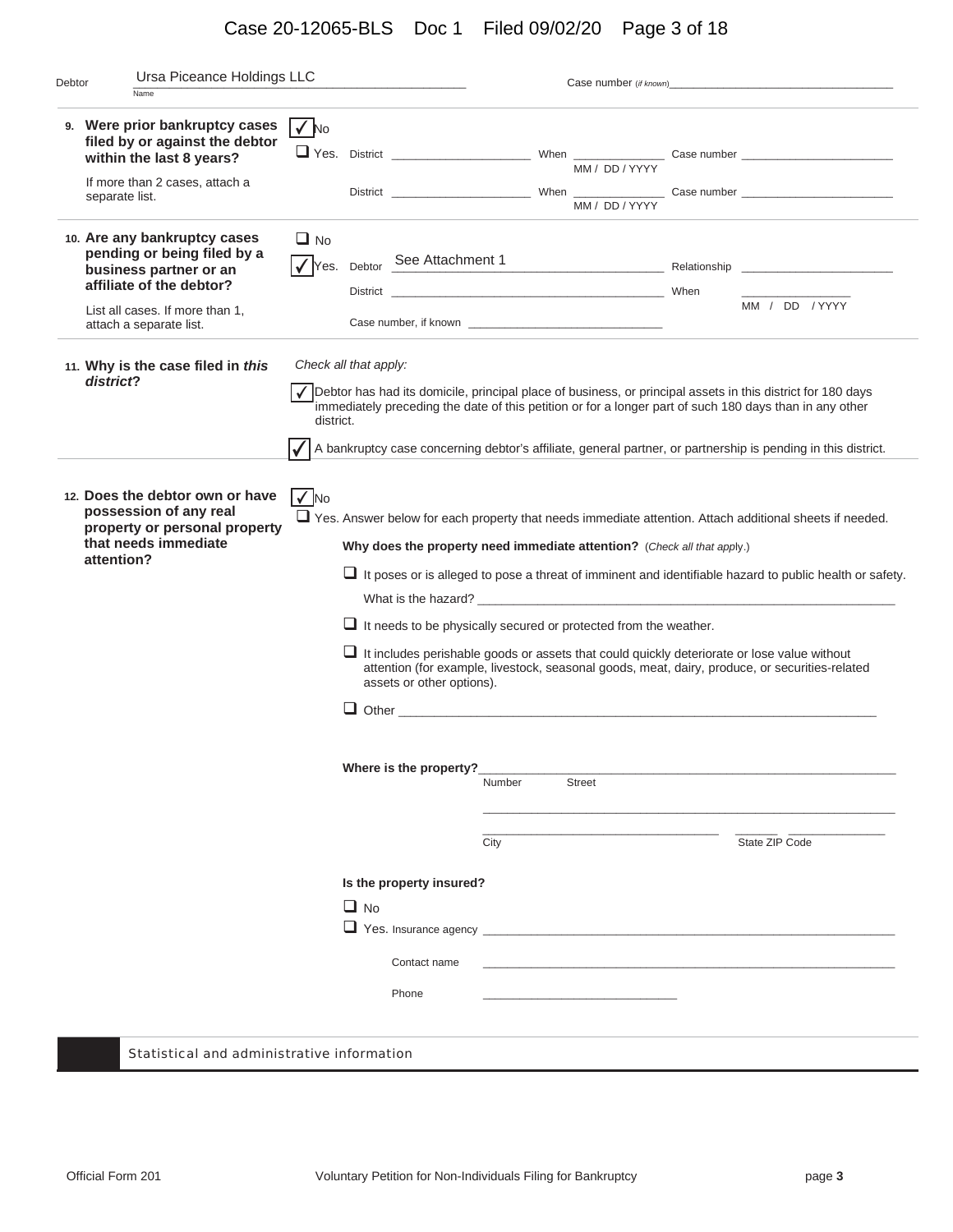## Case 20-12065-BLS Doc 1 Filed 09/02/20 Page 4 of 18

| Ursa Piceance Holdings LLC<br>Debtor<br>Name                                                                                            |                                                                                                                | Case number (if known)                                                                                                                  |                                                                                                                                                  |
|-----------------------------------------------------------------------------------------------------------------------------------------|----------------------------------------------------------------------------------------------------------------|-----------------------------------------------------------------------------------------------------------------------------------------|--------------------------------------------------------------------------------------------------------------------------------------------------|
| 13. Debtor's estimation of<br>available funds                                                                                           | Check one:                                                                                                     | $\sqrt{\phantom{a}}$ Funds will be available for distribution to unsecured creditors.                                                   | $\Box$ After any administrative expenses are paid, no funds will be available for distribution to unsecured creditors.                           |
| 14. Estimated number of<br>creditors                                                                                                    | $\Box$ 1-49<br>$\Box$ 50-99<br>$\Box$ 100-199<br>$\Box$ 200-999                                                | $\boxed{4}$ 1,000-5,000<br>$\Box$ 5,001-10,000<br>$\Box$ 10,001-25,000                                                                  | $\Box$ 25,001-50,000<br>$\Box$ 50,001-100,000<br>$\Box$ More than 100,000                                                                        |
| 15. Estimated assets                                                                                                                    | $\Box$ \$0-\$50,000<br>$\Box$ \$50,001-\$100,000<br>$\Box$ \$100,001-\$500,000<br>$\Box$ \$500,001-\$1 million | $\Box$ \$1,000,001-\$10 million<br>$\Box$ \$10,000,001-\$50 million<br>$\Box$ \$50,000,001-\$100 million<br>\$100,000,001-\$500 million | $\Box$ \$500,000,001-\$1 billion<br>$\Box$ \$1,000,000,001-\$10 billion<br>$\Box$ \$10,000,000,001-\$50 billion<br>$\Box$ More than \$50 billion |
| 16. Estimated liabilities                                                                                                               | $\Box$ \$0-\$50,000<br>$\Box$ \$50,001-\$100,000<br>$\Box$ \$100,001-\$500,000<br>5500,001-\$1 million         | $\Box$ \$1,000,001-\$10 million<br>$\Box$ \$10,000,001-\$50 million<br>$\Box$ \$50,000,001-\$100 million<br>\$100,000,001-\$500 million | $\Box$ \$500,000,001-\$1 billion<br>$\Box$ \$1,000,000,001-\$10 billion<br>$\Box$ \$10,000,000,001-\$50 billion<br>$\Box$ More than \$50 billion |
|                                                                                                                                         | Request for Relief, Declaration, and Signatures                                                                |                                                                                                                                         |                                                                                                                                                  |
| WARNING -- Bankruptcy fraud is a serious crime. Making a false statement in connection with a bankruptcy case can result in fines up to |                                                                                                                | \$500,000 or imprisonment for up to 20 years, or both. 18 U.S.C. §§ 152, 1341, 1519, and 3571.                                          |                                                                                                                                                  |
| 17. Declaration and signature of<br>authorized representative of<br>debtor                                                              | petition.                                                                                                      |                                                                                                                                         | The debtor requests relief in accordance with the chapter of title 11, United States Code, specified in this                                     |
|                                                                                                                                         |                                                                                                                | I have been authorized to file this petition on behalf of the debtor.                                                                   |                                                                                                                                                  |
|                                                                                                                                         | correct.                                                                                                       |                                                                                                                                         | I have examined the information in this petition and have a reasonable belief that the information is true and                                   |
|                                                                                                                                         | 09/02/2020<br>Executed on<br>MM / DD / YYYY                                                                    | I declare under penalty of perjury that the foregoing is true and correct.                                                              |                                                                                                                                                  |
|                                                                                                                                         | /s/ Jamie Chronister<br>Х                                                                                      |                                                                                                                                         | Jamie Chronister                                                                                                                                 |
|                                                                                                                                         | Signature of authorized representative of debtor                                                               |                                                                                                                                         | Printed name                                                                                                                                     |
|                                                                                                                                         | Title Chief Restructuring Officer                                                                              |                                                                                                                                         |                                                                                                                                                  |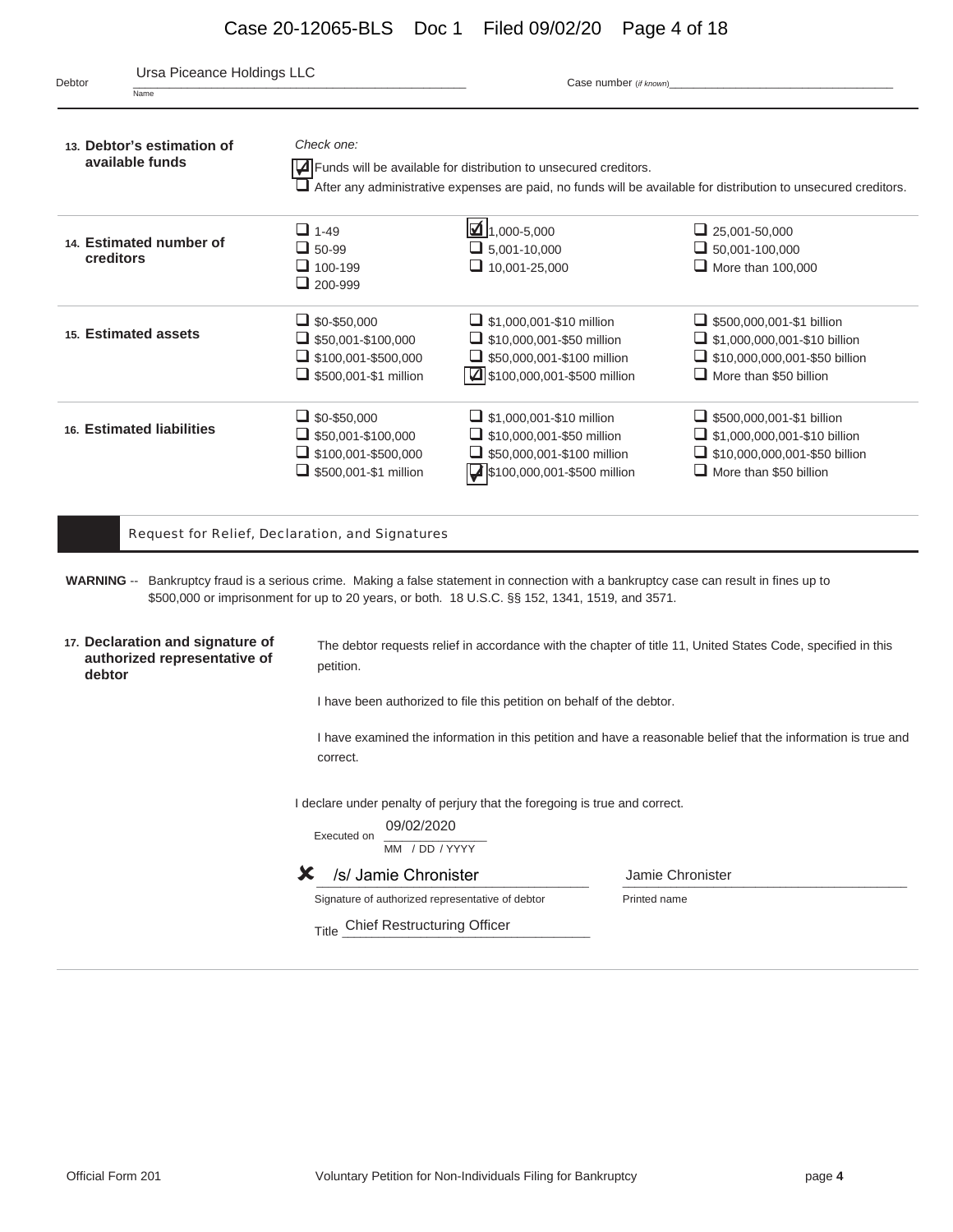## Case 20-12065-BLS Doc 1 Filed 09/02/20 Page 5 of 18

| Debtor | Ursa Piceance Holdings LLC<br>Name |                                                              | Case number (if known)                        |  |
|--------|------------------------------------|--------------------------------------------------------------|-----------------------------------------------|--|
|        | 18. Signature of attorney          | X<br>/s/ Edmon L. Morton<br>Signature of attorney for debtor | 09/02/2020<br>Date<br>/DD / YYYY<br><b>MM</b> |  |
|        |                                    | Edmon L. Morton                                              |                                               |  |
|        |                                    | Printed name                                                 |                                               |  |
|        |                                    | Young Conaway Stargatt & Taylor, LLP                         |                                               |  |
|        |                                    | Firm name                                                    |                                               |  |
|        |                                    | 1000<br>North King Street                                    |                                               |  |
|        |                                    | Number<br><b>Street</b>                                      |                                               |  |
|        |                                    | Wilmington                                                   | DE<br>19801                                   |  |
|        |                                    | City                                                         | ZIP Code<br><b>State</b>                      |  |
|        |                                    | 302-571-6600                                                 | emorton@ycst.com                              |  |
|        |                                    | Contact phone                                                | Email address                                 |  |
|        |                                    | 3856                                                         | DE                                            |  |
|        |                                    | Bar number                                                   | <b>State</b>                                  |  |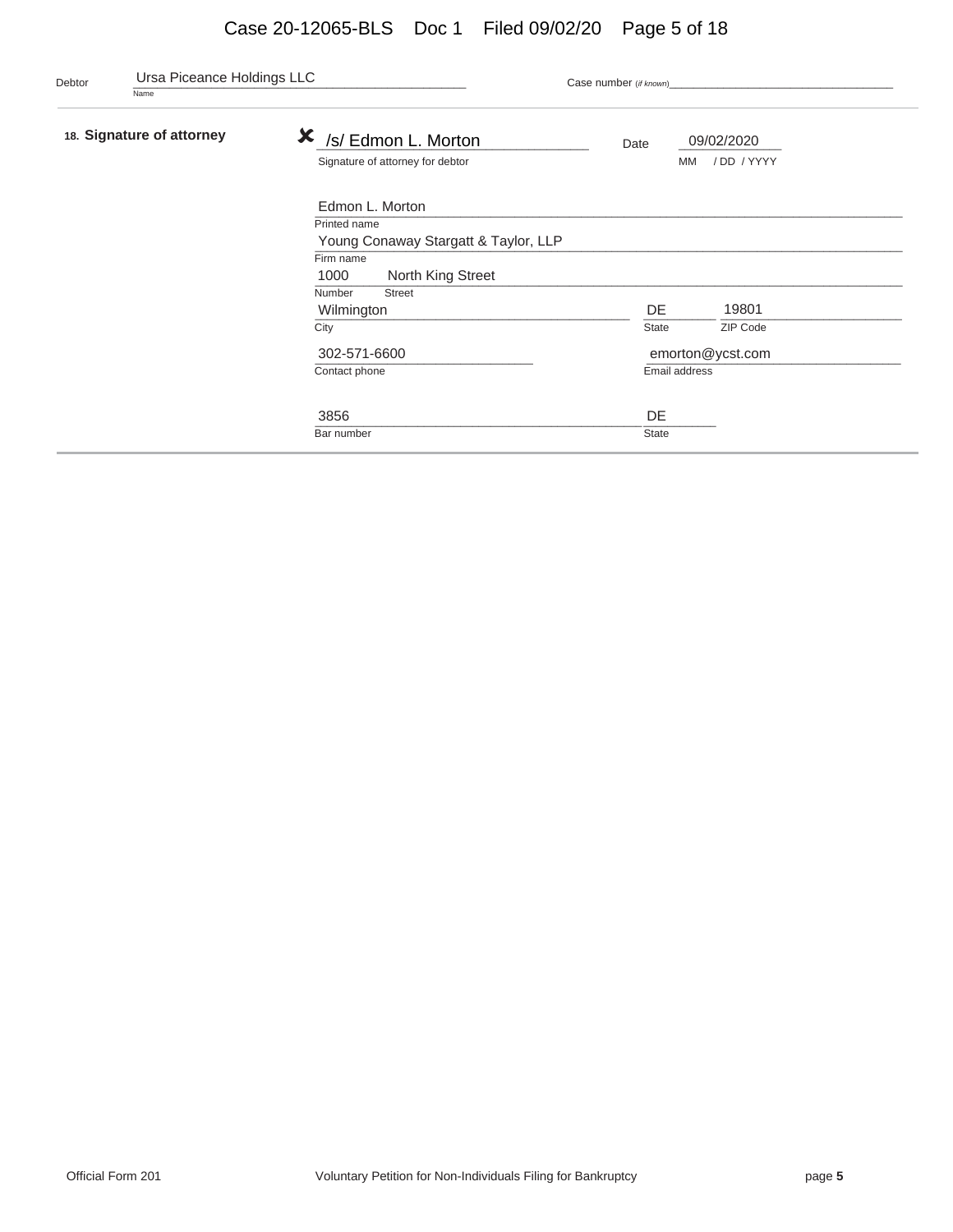### **Attachment 1**

### **Pending or Concurrent Bankruptcy Cases Filed by Affiliates**

On the date hereof, each of the affiliated entities listed below (including the Debtor in this chapter 11 case) filed a voluntary petition for relief under title 11 of the United States Code in the United States Bankruptcy Court for the District of Delaware. A motion has been filed with the Court requesting that the chapter 11 cases of these entities be jointly administered.

| <b>Entity Name</b>         | <b>District</b> | Date              |
|----------------------------|-----------------|-------------------|
| Ursa Piceance Holdings LLC | Delaware        | September 2, 2020 |
| Ursa Piceance LLC          | Delaware        | September 2, 2020 |
| Ursa Operating Company LLC | Delaware        | September 2, 2020 |
| Ursa Piceance Pipeline LLC | Delaware        | September 2, 2020 |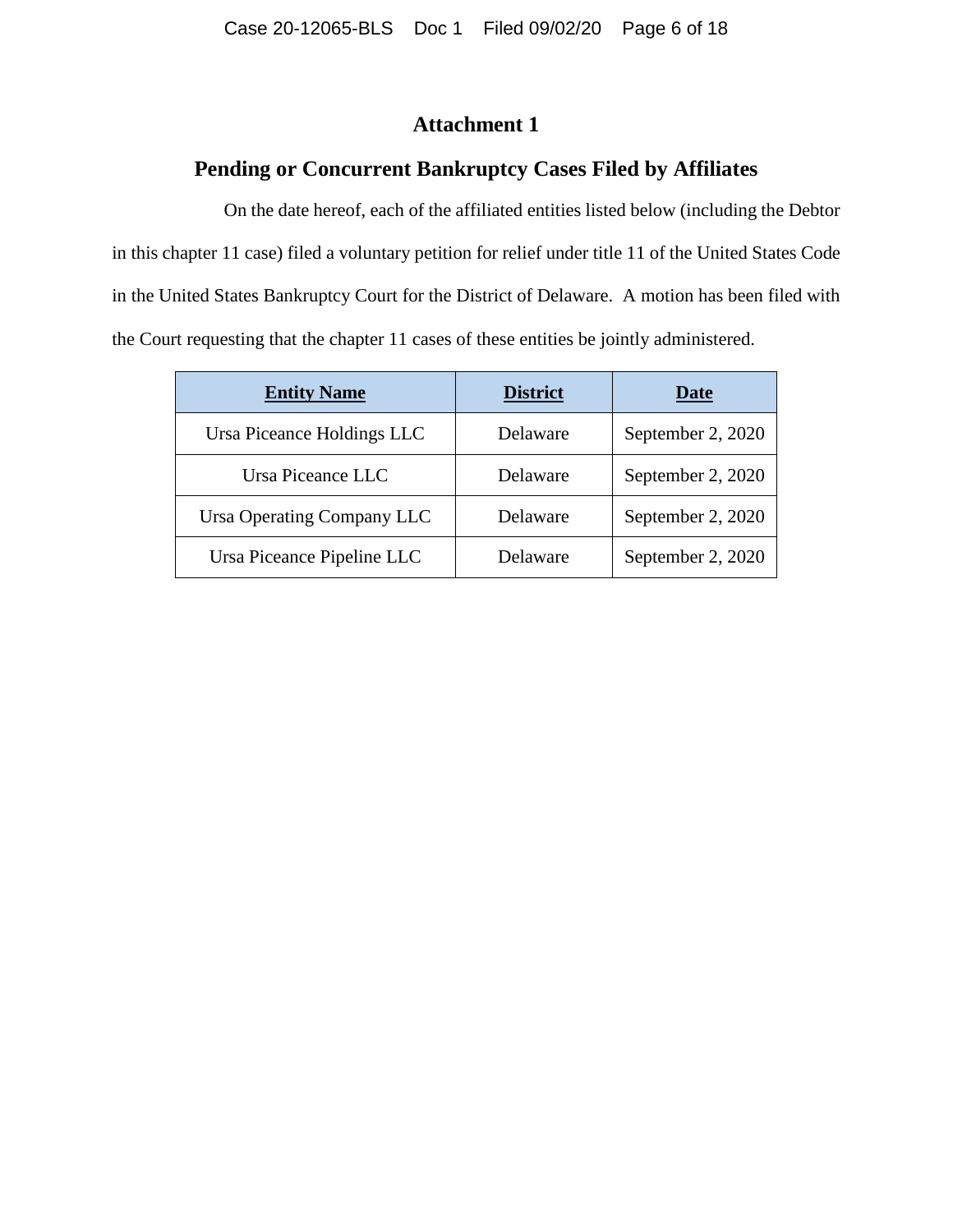### **ACTION BY WRITTEN CONSENT OF THE SOLE MEMBER OF EACH OF URSA PICEANCE HOLDINGS LLC, URSA PICEANCE LLC, URSA OPERATING COMPANY LLC, AND URSA PICEANCE PIPELINE LLC**

#### September 1, 2020

The undersigned, each being the sole member (the "Sole Member") of the entities specified on the signature pages hereto (each such entity individually, a "Company" and, collectively, the "Companies"), in each case acting pursuant to the Limited Liability Company Agreement of such Company and the Delaware Limited Liability Compact Act, do hereby consent to, adopt and approve, by written consent, the following resolutions and each and every action effected thereby:

WHEREAS, each Sole Member has considered presentations made by, and has reviewed and had the opportunity to ask questions about the materials presented by, the management (the "Management") and the legal and financial advisors (the "Advisors") of each Company regarding the liabilities, liquidity, and prospects of each Company, the strategic alternatives available to each Company, and the impact of the foregoing on each Company's business;

WHEREAS, each Sole Member has had the opportunity to consult with the Management and the Advisors of each Company to fully consider, and has considered, the strategic alternatives available to such Company;

WHEREAS, each Sole Member has supervised and directed the Management and Advisors of each Company in evaluating its strategic options, including a refinancing of funded debt, asset sales, equity sales, and a balance sheet and/or operational restructuring;

WHEREAS, the Companies, with the assistance of their Advisors, are conducting a fulsome marketing and sale process, contacting, meeting with, and soliciting offers from numerous bidders, in order to receive the highest or otherwise best offer for the sale of the assets of the Companies;

WHEREAS, each Sole Member, with the advice of the Management and Advisors, on behalf of the Companies, has determined that it is in the best interests of each Company, its equity holder, creditors, and other parties in interest that petitions be filed with the United States Bankruptcy Court for the District of Delaware (the "Bankruptcy Court") by each Company seeking relief under the provisions of chapter 11 of title 11 of the United States Code (the "Bankruptcy Code"); and

WHEREAS, each Sole Member desires to approve the following resolutions:

#### **Commencement of Chapter 11 Cases**

NOW, THEREFORE, BE IT RESOLVED, that the Sole Member of each Company has determined, after consultation with the Management and the Advisors of such Company, that it is desirable and in the best interests of each Company, its equity holder, creditors, and other parties in interest that petitions be filed with the Bankruptcy Court by each Company seeking relief under the provisions of the Bankruptcy Code; and be it further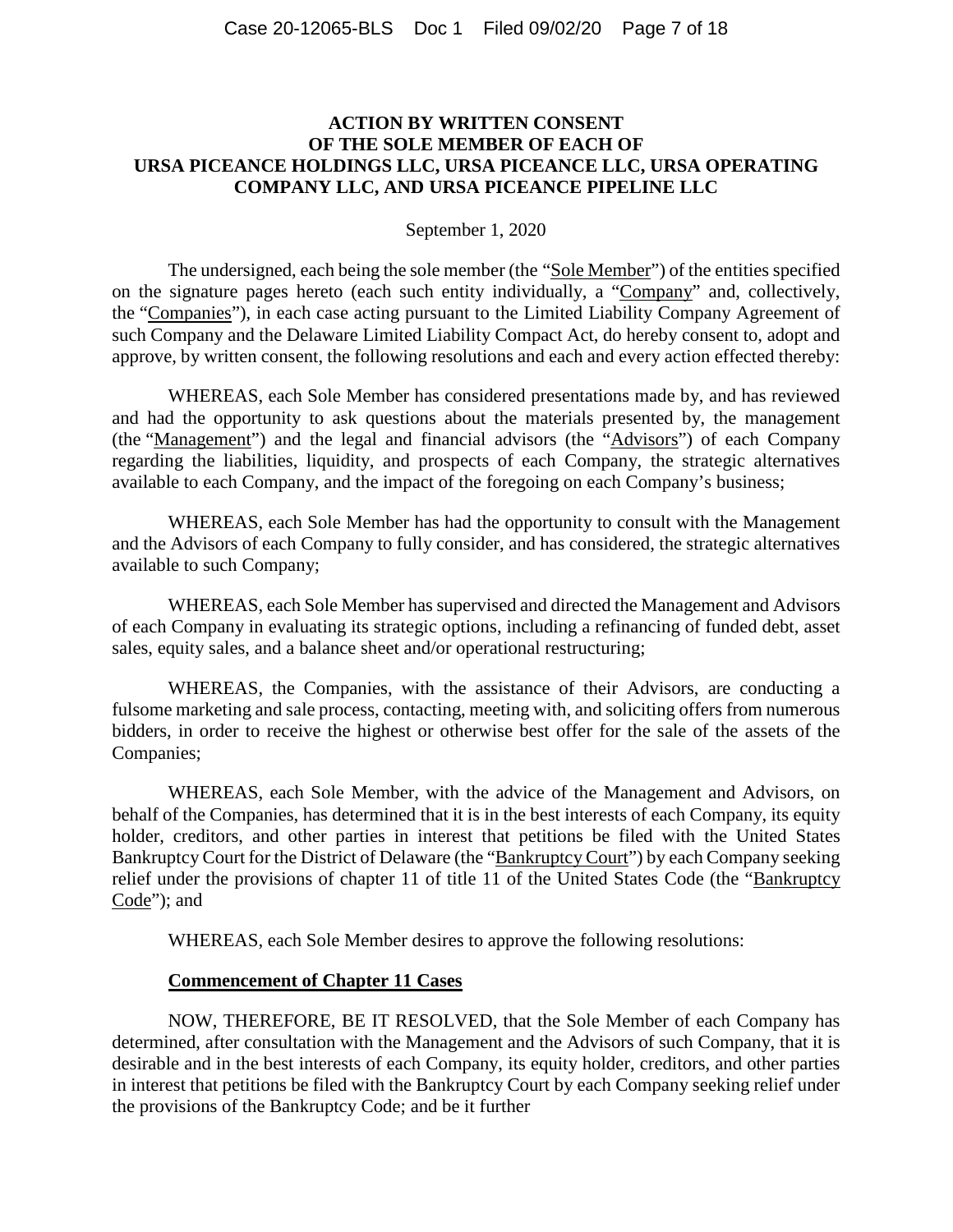RESOLVED, that Stephen Skinner and Jamie Chronister (each an "Authorized Person"), acting singly or jointly, be, and each hereby is, authorized, empowered, and directed, with full power of delegation, to negotiate, execute, deliver, and file with the Bankruptcy Court, in the name and on behalf of each Company, and under its corporate seal or otherwise, all plans, petitions, schedules, statements, motions, lists, applications, pleadings, papers, affidavits, declarations, orders and other documents (collectively, the "Chapter 11 Filings") (with such changes therein and additions thereto as any such Authorized Person may deem necessary, appropriate or advisable, the execution and delivery of any of the Chapter 11 Filings by any such Authorized Person, with any changes thereto to be conclusive evidence that any such Authorized Person deemed such changes to meet such standard); and be it further

RESOLVED, that any Authorized Person, in each case, acting singly or jointly, be, and each hereby is, authorized, empowered, and directed, with full power of delegation, in the name and on behalf of each Company, to take and perform any and all further acts and deeds that such Authorized Person deems necessary, appropriate, or desirable in connection with each Company's chapter 11 cases (the "Chapter 11 Cases") or the Chapter 11 Filings, including, without limitation, (i) the payment of fees, consent payments, indemnities, taxes and other expenses such Authorized Person deems necessary, appropriate, or desirable, and (ii) negotiating, executing, delivering, performing and filing any and all additional documents, schedules, statements, lists, papers, agreements, certificates and/or instruments (or any amendments or modifications thereto) in connection with, or in furtherance of, the Chapter 11 Cases with a view to the successful prosecution of the Chapter 11 Cases (such acts to be conclusive evidence that such Authorized Person deemed the same to meet such standard); and be it further

#### **Debtor-in-Possession Financing**

RESOLVED, that the Sole Member of each Company has determined, after consultation with the Management and the Advisors of such Company, that, subject to approval of the Bankruptcy Court, each Company, as debtors and debtors in possession under chapter 11 of the Bankruptcy Code, shall be, and hereby are, authorized to (a) enter into one or more new debtor in possession financing facilities (the "DIP Facilities") and any associated documents and consummate, and perform under, the transactions contemplated therein (collectively, the "Financing Transactions") and as may be further approved, modified or amended by any of the Authorized Persons, as may be reasonably necessary or desirable for the continuing conduct of the affairs of the Companies, (b) pay related fees, and (c) grant security interests in and liens upon all or substantially all of each of the Companies' assets, in such case, as may be deemed necessary or desirable by any one or more of the Authorized Persons in connection with the Financing Transactions (such acts to be conclusive evidence that such Authorized Person deemed the same to meet such standard); *provided* that prior to authorizing any such documents or taking any such acts which are materially inconsistent with the documentation evidencing the DIP Facilities presented to the Sole Members in advance of the execution hereof, such Authorized Person will secure the relevant Sole Member's approval thereof; and be it further

RESOLVED, that (a) the Authorized Persons shall be, and hereby are, authorized, empowered, and directed, with full power of delegation, in the name and on behalf of each Company, as debtors and debtors in possession, to take such actions and execute, acknowledge, deliver and verify such agreements, certificates, instruments, guaranties, notices and any and all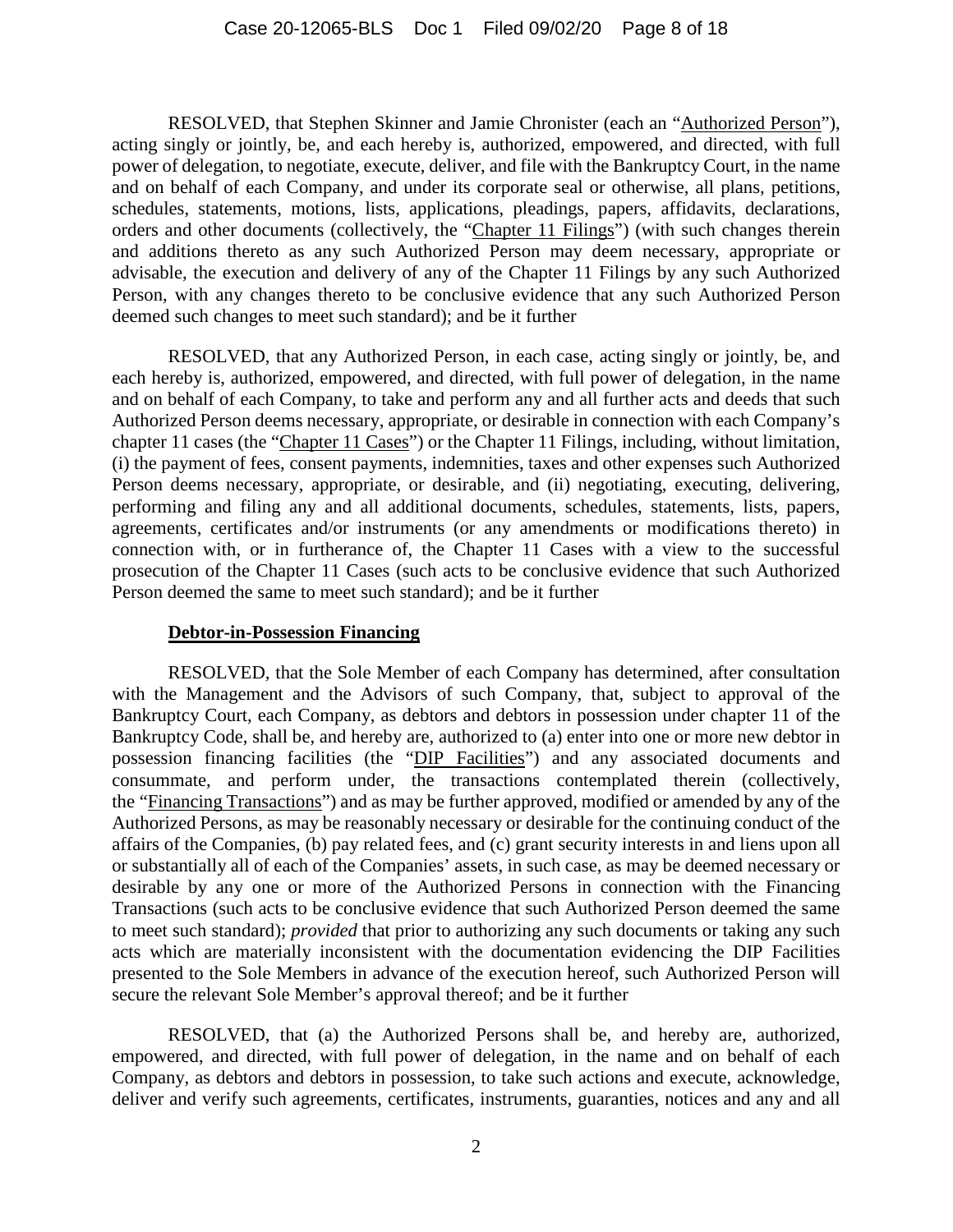other documents, including any amendments or other modifications to the foregoing, as any of the Authorized Persons may deem necessary or appropriate to facilitate the Financing Transactions (collectively, the "Financing Documents"); (b) Financing Documents containing such provisions, terms, conditions, covenants, warranties and representations as may be deemed necessary or desirable by any of the Authorized Persons are hereby approved; (c) the Authorized Persons shall be, and each of them, acting alone, hereby is, authorized and empowered in the name of, and on behalf of, each of the Companies, as debtors and debtors in possession, to authorize counsel to draft, file and seek approval of the Financing Documents; and (d) the actions of any Authorized Person taken pursuant to this resolution, including the execution, acknowledgment, delivery and verification of all agreements, certificates, instruments, guaranties, notices and other documents, including any amendments or other modifications to the foregoing, shall be conclusive evidence of such Authorized Person's approval thereof and the necessity or desirability thereof; *provided* that prior to authorizing any such documents or taking any such acts which are materially inconsistent with the documentation evidencing the DIP Facilities or Financing Documents presented to the Sole Members in advance of the execution hereof, such Authorized Person will secure the relevant Sole Member's approval thereof; and be it further

#### **Sale Motion and Sale Process**

RESOLVED, that the Companies shall be, and hereby are, and the Authorized Persons shall be, and each of them, acting alone, hereby is, in the name and on behalf of the Companies, authorized, directed and empowered to file a motion with the Bankruptcy Court (the "Sale Motion") seeking approval of (i) bidding procedures to be used to facilitate a Sale, (ii) form and manner of notice, (iii) the payment of certain bidding protections to a Stalking Horse Bidder, if any (subject to the terms and conditions of the form of Purchase Agreement and approval of the Bankruptcy Court), and (iv) the Sale, all substantially in accordance with the documents presented to the Sole Members prior to the date hereof, subject to such modifications thereto as the Authorized Persons and the Companies' management may deem necessary or advisable (the approval of which to be conclusively established by the execution thereof by an Authorized Person); and be it further

RESOLVED, that in the judgement of the Sole Members, it is desirable and in the best interests of the Companies, their creditors, and other parties in interest that the Companies be, and hereby are, authorized to continue to engage in a marketing process for the Companies' assets, to ensure the auction provides the highest or otherwise best offer for the Companies' assets (the "Sale Process"), with such changes, additions, and modifications thereto as an Authorized Person shall approve; and be it further

RESOLVED, that each of the Authorized Persons be, and hereby is, authorized and empowered to file the Sale Motion, on behalf of the Companies, and to pursue the Sale Process and to take any and all actions necessary or advisable to advance the Companies' rights and obligations thereunder, including filing of additional pleadings; and in connection therewith, each Authorized Person, with power of delegation, is hereby authorized and directed to take all necessary actions in furtherance of the foregoing resolutions; and be it further

RESOLVED, that, in the event the Sale Process and auction do not result in a satisfactory offer for the Companies' assets, the Companies shall be, and hereby are, and the Authorized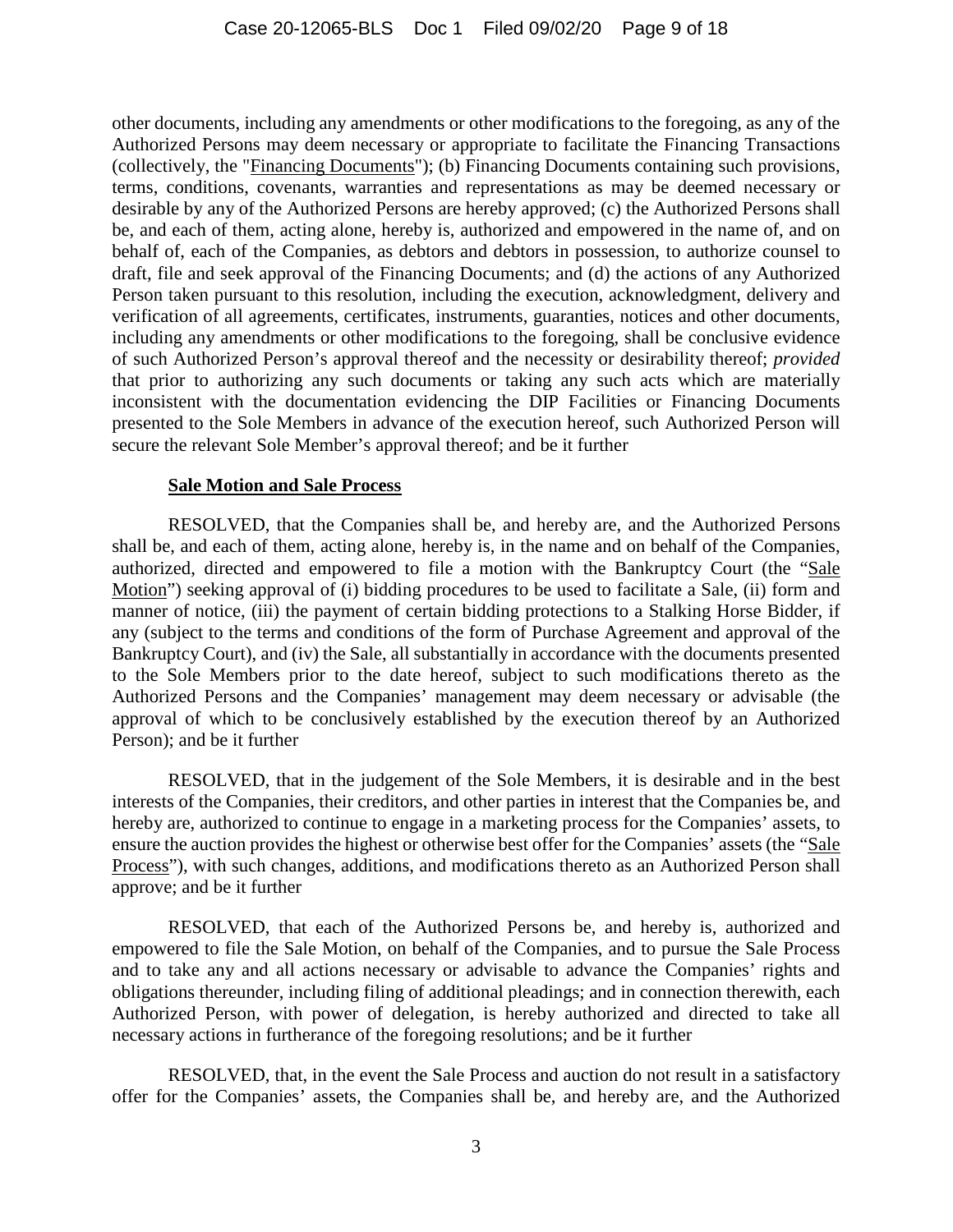Persons shall be, and each of them, acting alone, hereby is, in the name and on behalf of the Companies, authorized, directed and empowered to instead pursue a restructuring consistent with the provisions of the Bankruptcy Code; and be it further

### **Retention of Advisors**

RESOLVED, that, in connection with the Chapter 11 Cases, any Authorized Person, in each case, acting singly or jointly, be, and each hereby is, authorized, empowered, and directed, with full power of delegation, in the name and on behalf of each Company, to employ and retain all assistance by legal counsel, accountants, financial advisors, investment bankers and other professionals, on behalf of each Company, that such Authorized Person deems necessary, appropriate or advisable in connection with, or in furtherance of, the Chapter 11 Cases, with a view to the successful prosecution of the Chapter 11 Cases (such acts to be conclusive evidence that such Authorized Person deemed the same to meet such standard); and be it further

RESOLVED, that the law firm of Sidley Austin LLP, One South Dearborn, Chicago, Illinois 60603, is hereby retained and employed as attorneys for each Company in the Chapter 11 Cases; and be it further

RESOLVED, that the law firm of Young Conaway Stargatt & Taylor, LLP, Rodney Square, 1000 North King Street, Wilmington, Delaware 19801, is hereby retained and employed as Delaware attorneys for each Company in the Chapter 11 Cases; and be it further

RESOLVED, that the firm of Conway MacKenzie Management Services, LLC, 909 Fannin Street, Suite 4000, Houston, Texas 77010, is hereby retained and employed to provide interim management services for each Company in the Chapter 11 Cases; and be it further

RESOLVED, that the investment banking firm of Lazard Frères & Co. LLC, 30 Rockefeller Plaza, New York, New York 10112, is hereby retained and employed as investment bankers for each Company in the Chapter 11 Cases; and be it further

RESOLVED, that the firm of Prime Clerk LLC, One Grand Central Place, 60 East 42nd Street, Suite 1440, New York, New York 10165, is hereby retained and employed as claims, noticing, and solicitation agent for each Company in the Chapter 11 Cases; and be it further

### **General**

RESOLVED, that any Authorized Person, in each case, acting singly or jointly, be, and each hereby is, authorized, empowered, and directed, with full power of delegation, in the name and on behalf of each Company, to take and perform any and all further acts or deeds, including, but not limited to, (i) the negotiation of such additional agreements, amendments, modifications, supplements, reports, documents, instruments, applications, notes or certificates not now known but which may be required, (ii) the execution, delivery and filing (if applicable) of any of the foregoing, and (iii) the payment of all fees, consent payments, indemnities, taxes and other expenses as any such Authorized Person, in his or her sole discretion, may approve or deem necessary, appropriate or desirable in order to carry out the intent and accomplish the purposes of the foregoing resolutions and the transactions contemplated thereby, all of such actions,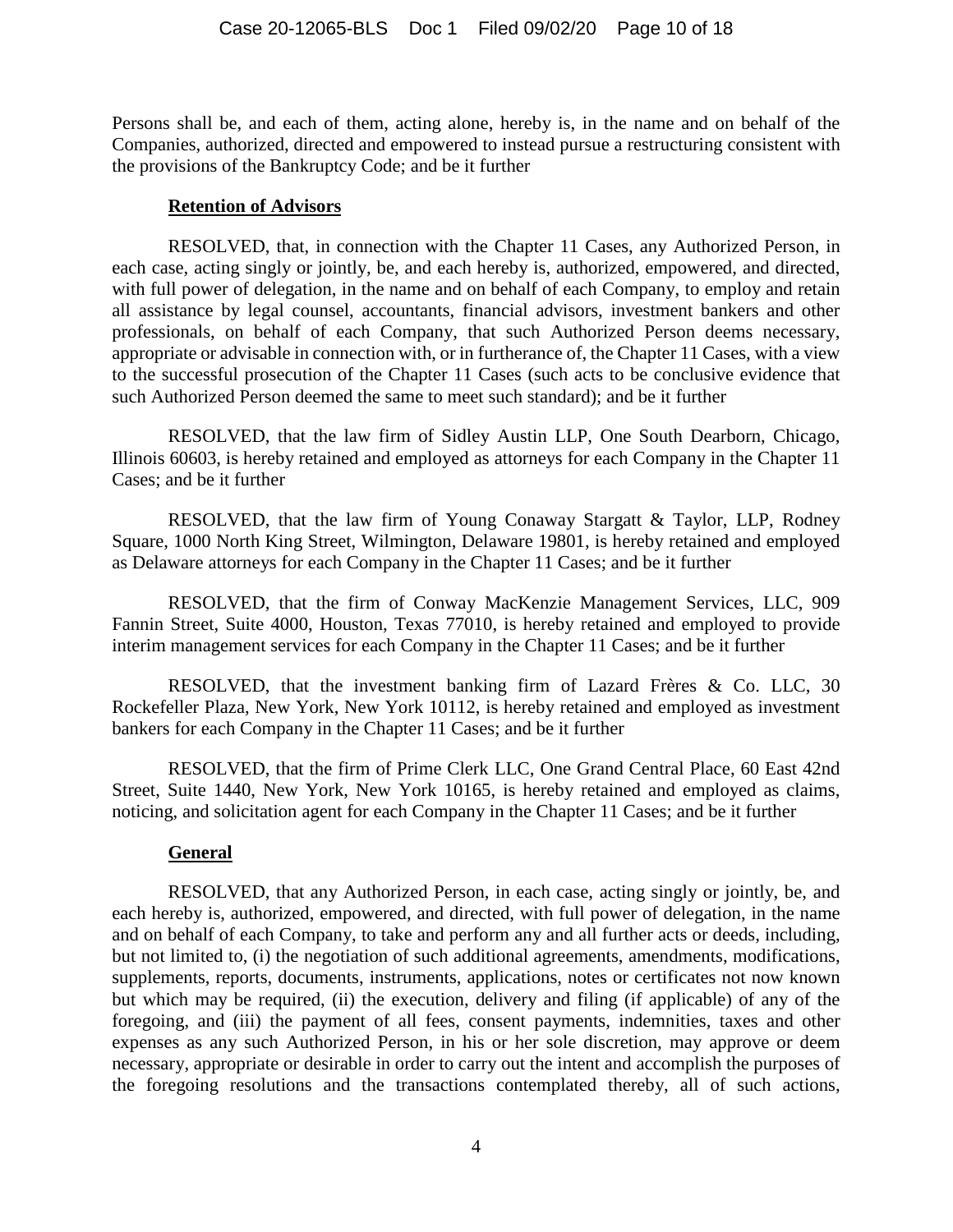executions, deliveries, filings and payments to be conclusive evidence of such approval or that such Authorized Person deemed the same to meet such standard; and be it further

RESOLVED, that any and all past actions heretofore taken by any Authorized Person and any member of each Company in the name and on behalf of such Company in furtherance of any or all of the preceding resolutions be, and the same hereby are, ratified, confirmed, and approved in all respects; and be it further

RESOLVED, that each Sole Member has received sufficient notice of the actions and transactions relating to the matters contemplated by the foregoing resolutions, as required by the governance documents of such Company, or hereby waives any right to have received such notice.

[*Remainder of page intentionally left blank*]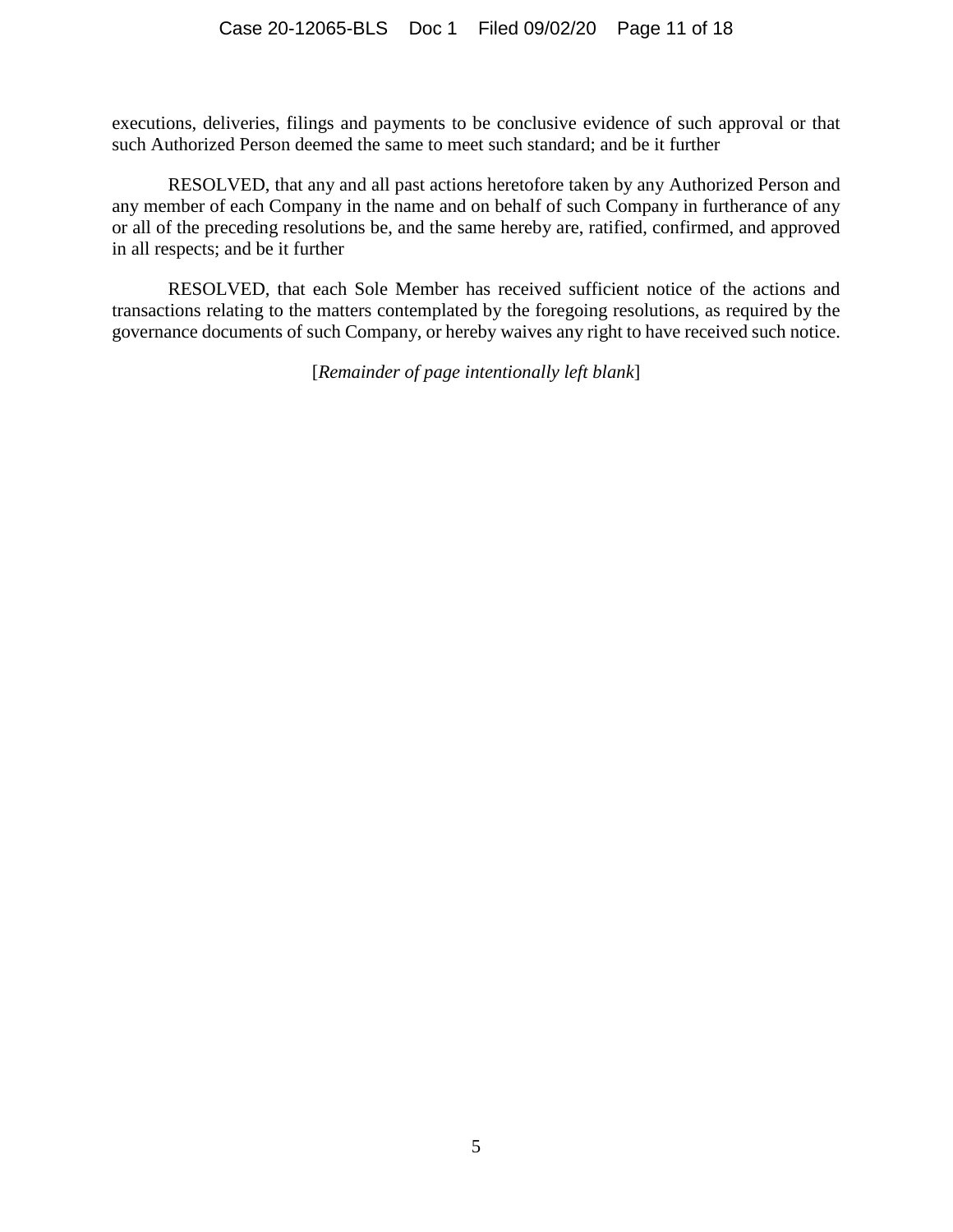**IN WITNESS WHEREOF**, the undersigned, being all the managers of the board of managers of Ursa Resources Group II LLC, the sole member of URSA PICEANCE HOLDINGS LLC, have executed this unanimous written consent as of the date first set forth above.

#### **MANAGERS:**

DocuSigned by:  $\mathrm{By:}\n \begin{array}{cccc}\n & \mathcal{C} & \mathcal{C} \\
& \mathsf{FDBD1E6B605F441}.\n \end{array}$ Jordan Marye DocuSigned by:  $\text{By:}$   $\begin{array}{c} \text{But} \\ \text{we have} \end{array}$ Geer Blalock DocuSigned by: By:  $\frac{1}{2}$   $\frac{1}{2}$   $\frac{1}{2}$   $\frac{1}{2}$   $\frac{1}{2}$   $\frac{1}{2}$   $\frac{1}{2}$   $\frac{1}{2}$   $\frac{1}{2}$   $\frac{1}{2}$   $\frac{1}{2}$   $\frac{1}{2}$   $\frac{1}{2}$   $\frac{1}{2}$   $\frac{1}{2}$   $\frac{1}{2}$   $\frac{1}{2}$   $\frac{1}{2}$   $\frac{1}{2}$   $\frac{1}{2}$   $\frac{1}{2}$   $\frac{1}{2$ Thurmon Andress DocuSigned by:  $By: \bigcup_{0.34188F3F6DF49B...} 94$ James Obulaney -DocuSigned by:  $_{\rm By:} \underbrace{\text{Stypun}_{\text{15D41611DC3248B...}}$ Stephen Skinner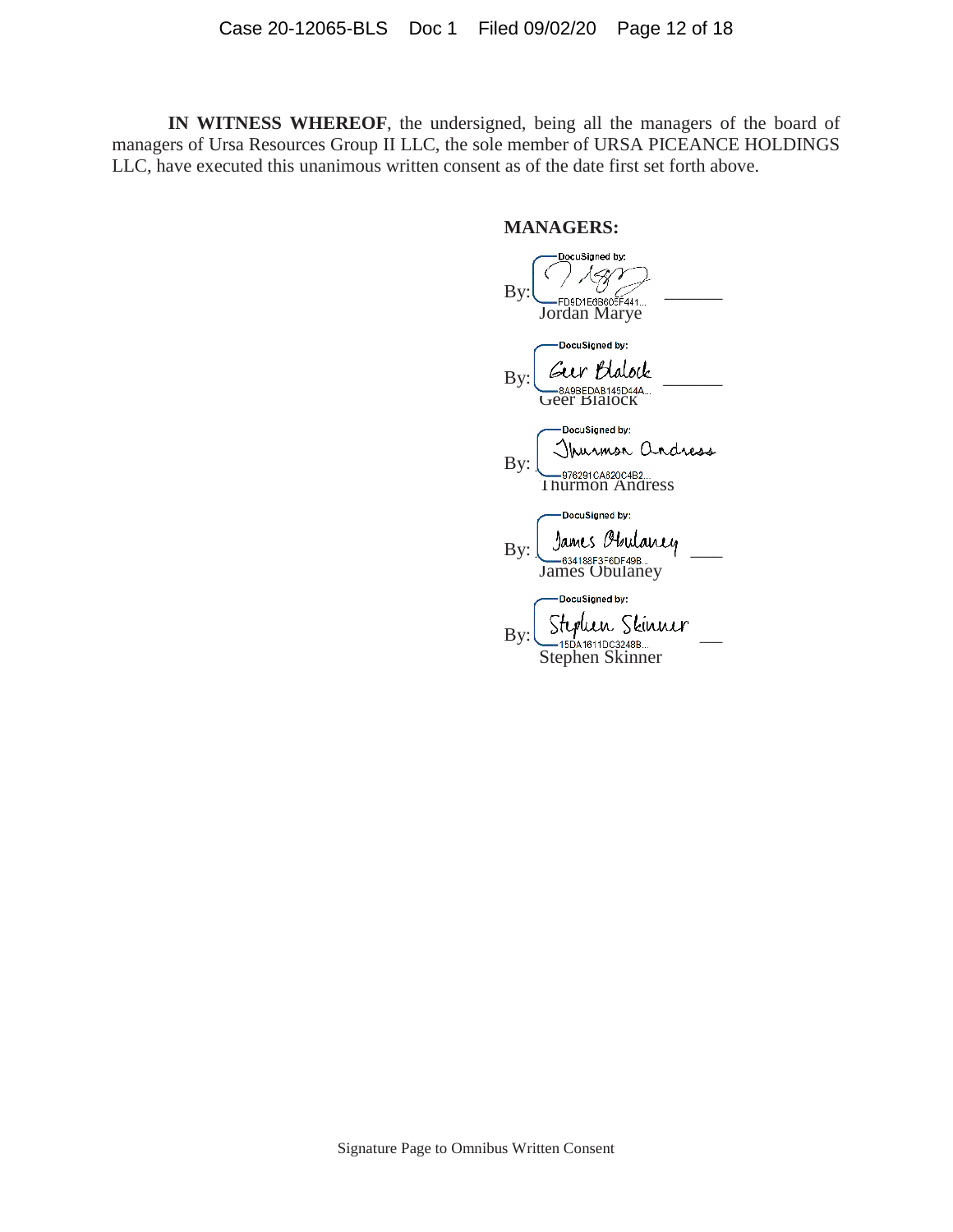**IN WITNESS WHEREOF**, the undersigned, being the sole member of URSA PICEANCE LLC, URSA OPERATING COMPANY LLC, and URSA PICEANCE PIPELINE LLC, has executed this unanimous written consent as of the date first set forth above.

### **URSA PICEANCE HOLDINGS LLC**

-DocuSigned by:  $B$ y: Stephen Skinner Stephen Skinner President and Chief Executive Officer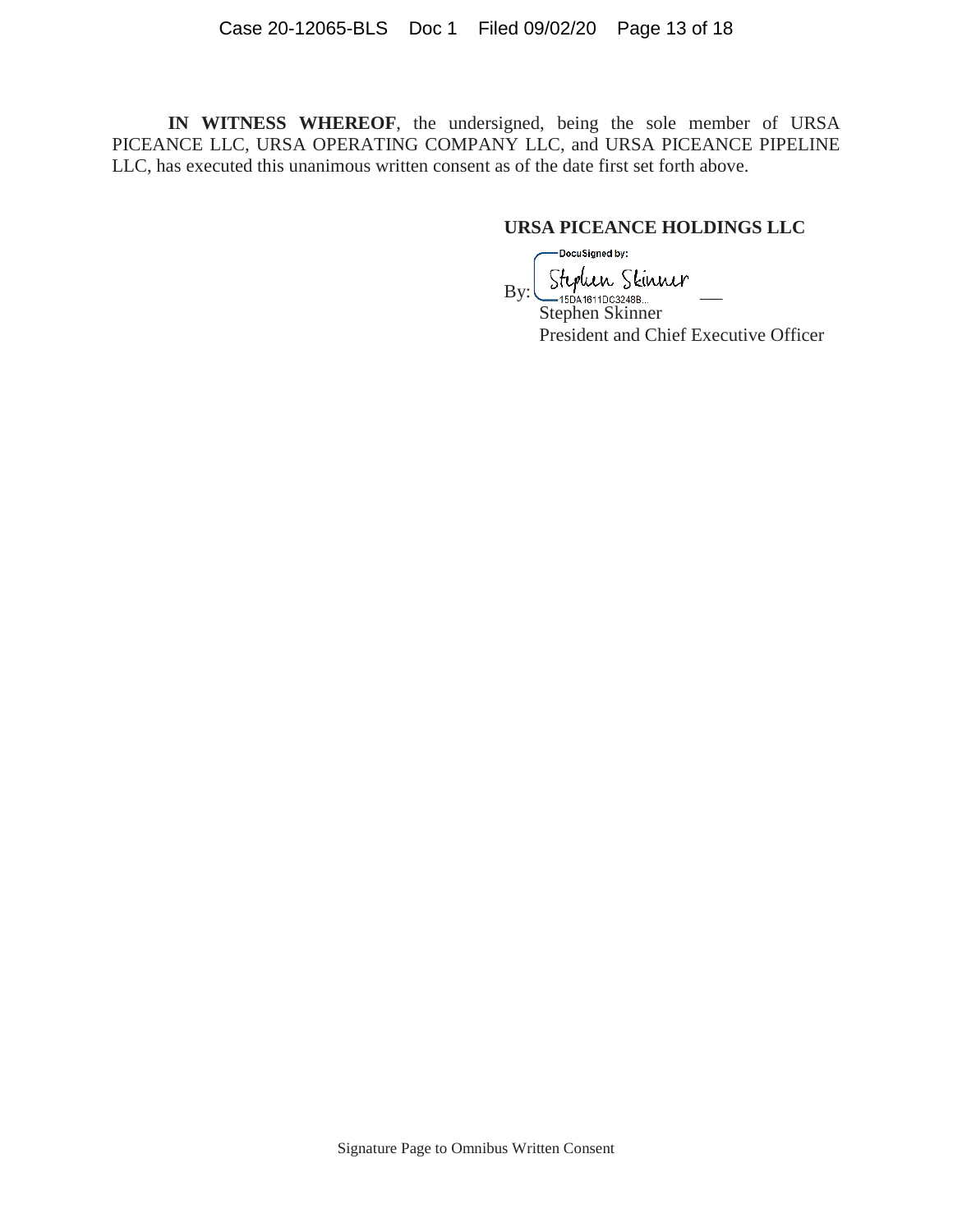#### **Fill in this information to identify the case:**

Debtor name: URSA PICEANCE HOLDINGS LLC, *et* ., *al* . □ Check if this is an amended filing United States Bankruptcy Court for the: District of Delaware Case number (if known): TBD

#### Modified Official Form 204

#### Chapter 11 Case: Consolidated List of Creditors Who Have the 30 Largest Unsecured Claims and Are Not **Insiders\***

The Debtor and its debtor affiliates (collectively, the "Debtors") each filed a voluntary petition for relief under chapter 11 of the Bankruptcy Code. The following is a consolidated list of the Debtors' creditors holding the 30 largest unsecured claims based on the Debtors' books and records estimated as of the petition date. This list is prepared in accordance with Bankruptcy Rule 1007(d) for filing in these chapter 11 cases. The list does not include: (1) persons who come within the definition of "insider" set forth in section 101 of the Bankruptcy C24 Code; (2) secured creditors, unless the unsecured claim resulting from inadequate collateral value places the creditor among the holders of the 30 largest unsecured claims; or (3) claims held by the Debtors' employees. The information presented in the list below shall not constitute an admission of liability by, nor is binding on, the Debtors, and the failure to list a claim as contingent, unliquidated, disputed, or subject to setoff does not constitute a waiver of any of the Debtors' right to contest the validity, priority, or amount of any claim. claims by secured creditors, unless the unsecured claim resulting from inadequate collateral value places the creditor among the holders of the 30 largest unsecured claims.

| Name of creditor and complete mailing<br>address, including zip code |                                                                                                                                                     | Name, telephone number, and email address of Nature of the claim<br>creditor contact<br>(for example, trade<br>debts, bank loans,<br>professional services,<br>and government<br>contracts)        |                       | Indicate if claim is<br>contingent,<br>unliquidated, or<br>disputed | Amount of unsecured claim<br>If the claim is fully unsecured, fill in only unsecured claim<br>amount. If claim is partially secured, fill in total claim<br>amount and deduction for value of collateral or setoff to<br>calculate unsecured claim. |                                                             |                        |
|----------------------------------------------------------------------|-----------------------------------------------------------------------------------------------------------------------------------------------------|----------------------------------------------------------------------------------------------------------------------------------------------------------------------------------------------------|-----------------------|---------------------------------------------------------------------|-----------------------------------------------------------------------------------------------------------------------------------------------------------------------------------------------------------------------------------------------------|-------------------------------------------------------------|------------------------|
|                                                                      |                                                                                                                                                     |                                                                                                                                                                                                    |                       |                                                                     | Total claim, if<br>partially<br>secured                                                                                                                                                                                                             | <b>Deduction for</b><br>value of<br>collateral or<br>setoff | <b>Unsecured Claim</b> |
|                                                                      | <b>GARFIELD COUNTY TREASURER</b><br>ATTN: JANET COTTER<br>PO BOX 1069<br>GLENWOOD SPRINGS, CO 81602-1069                                            | <b>GARFIELD COUNTY TREASURER</b><br>ATTN: JANET COTTER<br>PHONE: 970-945-1377<br>FAX: 580-548-2460<br>EMAIL: JCOTTER@GARFIELD-COUNTY.COM                                                           | <b>TAXES PAYABLE</b>  |                                                                     |                                                                                                                                                                                                                                                     |                                                             | \$5,313,688.25         |
|                                                                      | RUBY PIPELINE, LLC<br>ATTN: TREASURY DEPARTMENT<br>1001 LOUISIANA STREET<br>HOUSTON, TX 77002                                                       | RUBY PIPELINE, LLC<br>ATTN: TREASURY DEPARTMENT<br>PHONE: 1-866-523-4243<br>FAX: 713-230-5675<br>EMAIL: RUBYPIPELINE@KINDERMORGAN.COM                                                              | <b>TRADE PAYABLES</b> | C, U, D                                                             |                                                                                                                                                                                                                                                     |                                                             | \$5,024,260.09         |
|                                                                      | RIO BLANCO COUNTY TREASURER<br>ATTN: SALES & USE TAX DEPT<br><b>PO BOX 584</b><br>MEEKER, CO 81641                                                  | RIO BLANCO COUNTY TREASURER<br>ATTN: SALES & USE TAX DEPT<br>PHONE: 970-878-9660<br>FAX: 970-878-5796<br>EMAIL: RHONNA.WALDREF@RBC.US                                                              | <b>TAXES PAYABLE</b>  |                                                                     |                                                                                                                                                                                                                                                     |                                                             | \$718,363.88           |
|                                                                      | KINDER MORGAN ENERGY PARTNERS LP, WYOMING<br>INTERSTATE COMPANY LLC<br>ATTN: PRESIDENT OR GENERAL COUNSEL<br>PO BOX 734018<br>DALLAS, TX 75373-4018 | KINDER MORGAN ENERGY PARTNERS LP, WYOMING INTERSTATE<br>COMPANY LLC<br>ATTN: PRESIDENT OR GENERAL COUNSEL<br>PHONE: 1-866-523-4243<br>FAX: 719-520-3792<br>EMAIL: WYOMINGINTERGAS@KINDERMORGAN.COM | TRADE PAYABLES        | C, U, D                                                             |                                                                                                                                                                                                                                                     |                                                             | \$368,071.39           |
|                                                                      | JASON'S PREMIER PUMPING SERVICE LLC<br>ATTN: PRESIDENT OR GENERAL COUNSEL<br>141 BLUEBELL LANE<br>SILT, CO 81652                                    | JASON'S PREMIER PUMPING SERVICE LLC<br>ATTN: PRESIDENT OR GENERAL COUNSEL<br>EMAIL: JHAUCKJPPS@GMAIL.COM                                                                                           | TRADE PAYABLES        |                                                                     |                                                                                                                                                                                                                                                     |                                                             | \$18,489.50            |
|                                                                      | COLORADO OIL AND GAS CONSERVATION<br>COMMISSION<br>ATTN: JULIE MURPHY<br>1120 LINCOLN STREET SUITE 801<br><b>DENVER, CO 80203</b>                   | COLORADO OIL AND GAS CONSERVATION COMMISSION<br>ATTN: JULIE MURPHY                                                                                                                                 | <b>TAXES PAYABLE</b>  |                                                                     |                                                                                                                                                                                                                                                     |                                                             | \$15,612.30            |
|                                                                      | <b>XCEL ENERGY</b><br>ATTN: PRESIDENT OR GENERAL COUNSEL<br>PO BOX 9477<br>MPLS, MN 55484-9477                                                      | <b>XCEL ENERGY</b><br>ATTN: PRESIDENT OR GENERAL COUNSEL                                                                                                                                           | <b>TRADE PAYABLES</b> |                                                                     |                                                                                                                                                                                                                                                     |                                                             | \$10,669.62            |
|                                                                      | ALPINE OILFIELD SERVICES LLC<br>ATTN: PRESIDENT OR GENERAL COUNSEL<br>227 N MEADOWS DR<br>RIFLE, CO 81650                                           | ALPINE OILFIELD SERVICES LLC<br>ATTN: PRESIDENT OR GENERAL COUNSEL                                                                                                                                 | TRADE PAYABLES        |                                                                     |                                                                                                                                                                                                                                                     |                                                             | \$5,379.71             |
|                                                                      | <b>VERIZON WIRELESS</b><br>ATTN: PRESIDENT OR GENERAL COUNSEL<br>PO BOX 2150<br>GLENWOOD SPRINGS, CO 81602                                          | <b>VERIZON WIRELESS</b><br>ATTN: PRESIDENT OR GENERAL COUNSEL                                                                                                                                      | <b>TRADE PAYABLES</b> |                                                                     |                                                                                                                                                                                                                                                     |                                                             | \$4,858.42             |
| 10                                                                   | RIVER VALLEY SURVEY INC<br>ATTN: PRESIDENT OR GENERAL COUNSEL<br>PO BOX 1262<br><b>RIFLE, CO 81650</b>                                              | RIVER VALLEY SURVEY INC<br>ATTN: PRESIDENT OR GENERAL COUNSEL                                                                                                                                      | <b>TRADE PAYABLES</b> |                                                                     |                                                                                                                                                                                                                                                     |                                                             | \$4,037.50             |

12/15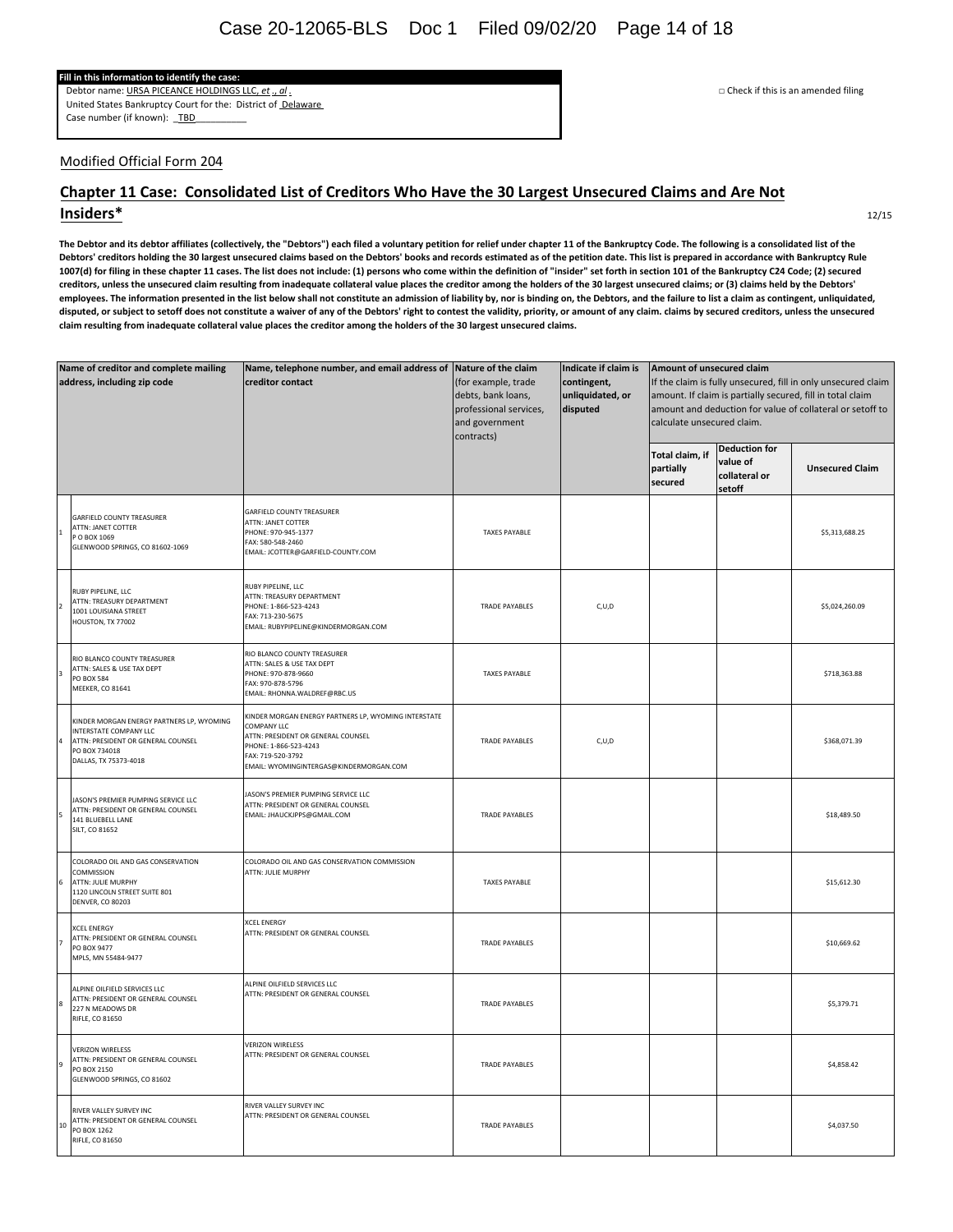Debtor <u>URSA PICEANCE HOLDINGS LLC, *et* ., *al* .</u> Case 20-12065-BLS Doc 1 Filed 09/02/20 Page 15 of 18 Case number (if known) <u>TBD</u>

| Name of creditor and complete mailing<br>address, including zip code |                                                                                                                                                         | Name, telephone number, and email address of Nature of the claim<br><b>creditor contact</b>                                                                           | (for example, trade<br>debts, bank loans,<br>professional services,<br>and government<br>contracts) | Indicate if claim is<br>contingent,<br>unliquidated, or<br>disputed | Amount of unsecured claim<br>If the claim is fully unsecured, fill in only unsecured claim<br>amount. If claim is partially secured, fill in total claim<br>amount and deduction for value of collateral or setoff to<br>calculate unsecured claim. |                                                             |                        |
|----------------------------------------------------------------------|---------------------------------------------------------------------------------------------------------------------------------------------------------|-----------------------------------------------------------------------------------------------------------------------------------------------------------------------|-----------------------------------------------------------------------------------------------------|---------------------------------------------------------------------|-----------------------------------------------------------------------------------------------------------------------------------------------------------------------------------------------------------------------------------------------------|-------------------------------------------------------------|------------------------|
|                                                                      |                                                                                                                                                         |                                                                                                                                                                       |                                                                                                     |                                                                     | Total claim, if<br>partially<br>secured                                                                                                                                                                                                             | <b>Deduction for</b><br>value of<br>collateral or<br>setoff | <b>Unsecured Claim</b> |
| 11                                                                   | COLORADO DEPARTMENT OF PUBLIC HEALTH AND<br>ENVIRONMENT<br>ATTN: PRESIDENT OR GENERAL COUNSEL<br>4300 CHERRY CREEK DRIVE SOUTH<br>DENVER, CO 80246-1530 | COLORADO DEPARTMENT OF PUBLIC HEALTH AND ENVIRONMENT<br>ATTN: PRESIDENT OR GENERAL COUNSEL<br>EMAIL: CDPHE_WQCD_BILLING@STATE.CO.US;<br>CDPHE.INFORMATION@STATE.CO.US | <b>TRADE PAYABLES</b>                                                                               |                                                                     |                                                                                                                                                                                                                                                     |                                                             | \$1,620.00             |
| 12                                                                   | MARC PRODUCTION SERVICES<br>ATTN: PRESIDENT OR GENERAL COUNSEL<br>901 POST ROAD<br>MADISON, WI 53713-3260                                               | MARC PRODUCTION SERVICES<br>ATTN: PRESIDENT OR GENERAL COUNSEL<br>FAX: 608-223-9112<br>EMAIL: CROWN31BAR@GMAIL.COM                                                    | <b>TRADE PAYABLES</b>                                                                               |                                                                     |                                                                                                                                                                                                                                                     |                                                             | \$960.00               |
| 13                                                                   | COMCAST BUSINESS<br>ATTN: PRESIDENT OR GENERAL COUNSEL<br>PO BOX 37601<br>PHILADELPHIA, PA 19101-0601                                                   | <b>COMCAST BUSINESS</b><br>ATTN: PRESIDENT OR GENERAL COUNSEL<br>EMAIL: WESTDIV_CSGENERAL@CABLE.COMCAST.COM                                                           | <b>TRADE PAYABLES</b>                                                                               |                                                                     |                                                                                                                                                                                                                                                     |                                                             | \$543.35               |
| 14                                                                   | PACE ANALYTICAL NATIONAL CENTER FOR TESTING &<br>INNOVATION<br>ATTN: PRESIDENT OR GENERAL COUNSEL<br>29196 NETWORK PL<br>CHICAGO, IL 60673-1196         | PACE ANALYTICAL NATIONAL CENTER FOR TESTING & INNOVATION<br>ATTN: PRESIDENT OR GENERAL COUNSEL<br>FAX: 612-607-6344<br>EMAIL: AR@PACENATIONAL.COM                     | <b>TRADE PAYABLES</b>                                                                               |                                                                     |                                                                                                                                                                                                                                                     |                                                             | \$198.00               |
| 15                                                                   | <b>DNOW LP</b><br>ATTN: PRESIDENT OR GENERAL COUNSEL<br>PO BOX 200822<br>DALLAS, TX 75320-0822                                                          | <b>DNOW LP</b><br>ATTN: PRESIDENT OR GENERAL COUNSEL<br>EMAIL: IRENE.AMOS@DNOW.COM                                                                                    | <b>TRADE PAYABLES</b>                                                                               |                                                                     |                                                                                                                                                                                                                                                     |                                                             | \$27.41                |
| 16                                                                   | <b>WB SUPPLY LLC</b><br>ATTN: PRESIDENT OR GENERAL COUNSEL<br>PO BOX 206620<br>DALLAS, TX 75320-6620                                                    | WB SUPPLY LLC<br>ATTN: PRESIDENT OR GENERAL COUNSEL<br>EMAIL: WBPARACHUTE@WBSUPPLY.COM                                                                                | <b>TRADE PAYABLES</b>                                                                               |                                                                     |                                                                                                                                                                                                                                                     |                                                             | \$10.48                |

\* Please note, the consolidated list of top unsecured creditors consists of 16 parties.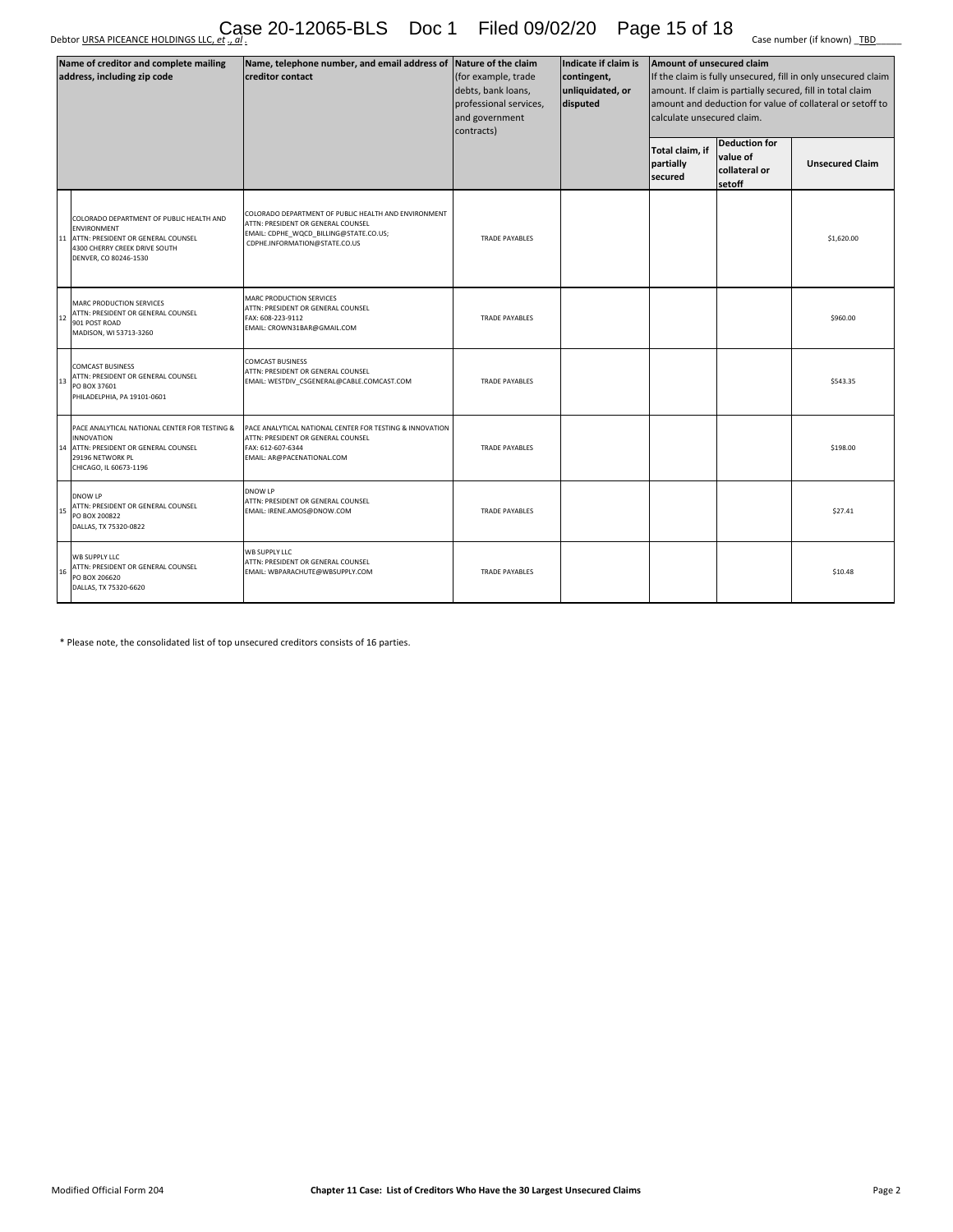#### Case 20-12065-BLS Doc 1 Filed 09/02/20 Page 16 of 18

| Fill in this information to identify the case and this filing:                                        |                      |
|-------------------------------------------------------------------------------------------------------|----------------------|
| Debtor Name Ursa Piceance Holdings LLC                                                                |                      |
| United States Bankruptcy Court for the:                                                               | District of Delaware |
| Case number (If known):<br>the control of the control of the control of the control of the control of | (State)              |

# Official Form 202 Declaration Under Penalty of Perjury for Non-Individual Debtors **12/15**

**An individual who is authorized to act on behalf of a non-individual debtor, such as a corporation or partnership, must sign and submit this form for the schedules of assets and liabilities, any other document that requires a declaration that is not included in the document, and any amendments of those documents. This form must state the individual's position or relationship to the debtor, the identity of the document, and the date. Bankruptcy Rules 1008 and 9011.** 

**WARNING -- Bankruptcy fraud is a serious crime. Making a false statement, concealing property, or obtaining money or property by fraud in connection with a bankruptcy case can result in fines up to \$500,000 or imprisonment for up to 20 years, or both. 18 U.S.C. §§ 152, 1341, 1519, and 3571.** 

#### Declaration and signature

I am the president, another officer, or an authorized agent of the corporation; a member or an authorized agent of the partnership; or another individual serving as a representative of the debtor in this case.

I have examined the information in the documents checked below and I have a reasonable belief that the information is true and correct:

- *Schedule A/B: Assets–Real and Personal Property* (Official Form 206A/B)
- *Schedule D: Creditors Who Have Claims Secured by Property* (Official Form 206D)
- *Schedule E/F: Creditors Who Have Unsecured Claims* (Official Form 206E/F)
- *Schedule G: Executory Contracts and Unexpired Leases* (Official Form 206G)
- *Schedule H: Codebtors* (Official Form 206H)
- *Summary of Assets and Liabilities for Non-Individuals* (Official Form 206Sum)
- Amended *Schedule* \_\_\_\_
- *Chapter 11 or Chapter 9 Cases: List of Creditors Who Have the 20 Largest Unsecured Claims and Are Not Insiders* (Official Form 204) ✔

 $\Box$  Other document that requires a declaration

I declare under penalty of perjury that the foregoing is true and correct.

Executed on  $\frac{09}{02/2020}$  **X** /s/ Jamie Chronister 09/02/2020

MM / DD / YYYY Signature of individual signing on behalf of debtor

 $\frac{1}{2}$ Jamie Chronister

Printed name

\_\_\_\_\_\_\_\_\_\_\_\_\_\_\_\_\_\_\_\_\_\_\_\_\_\_\_\_\_\_\_\_\_\_\_\_\_\_ Chief Restructuring Officer Position or relationship to debtor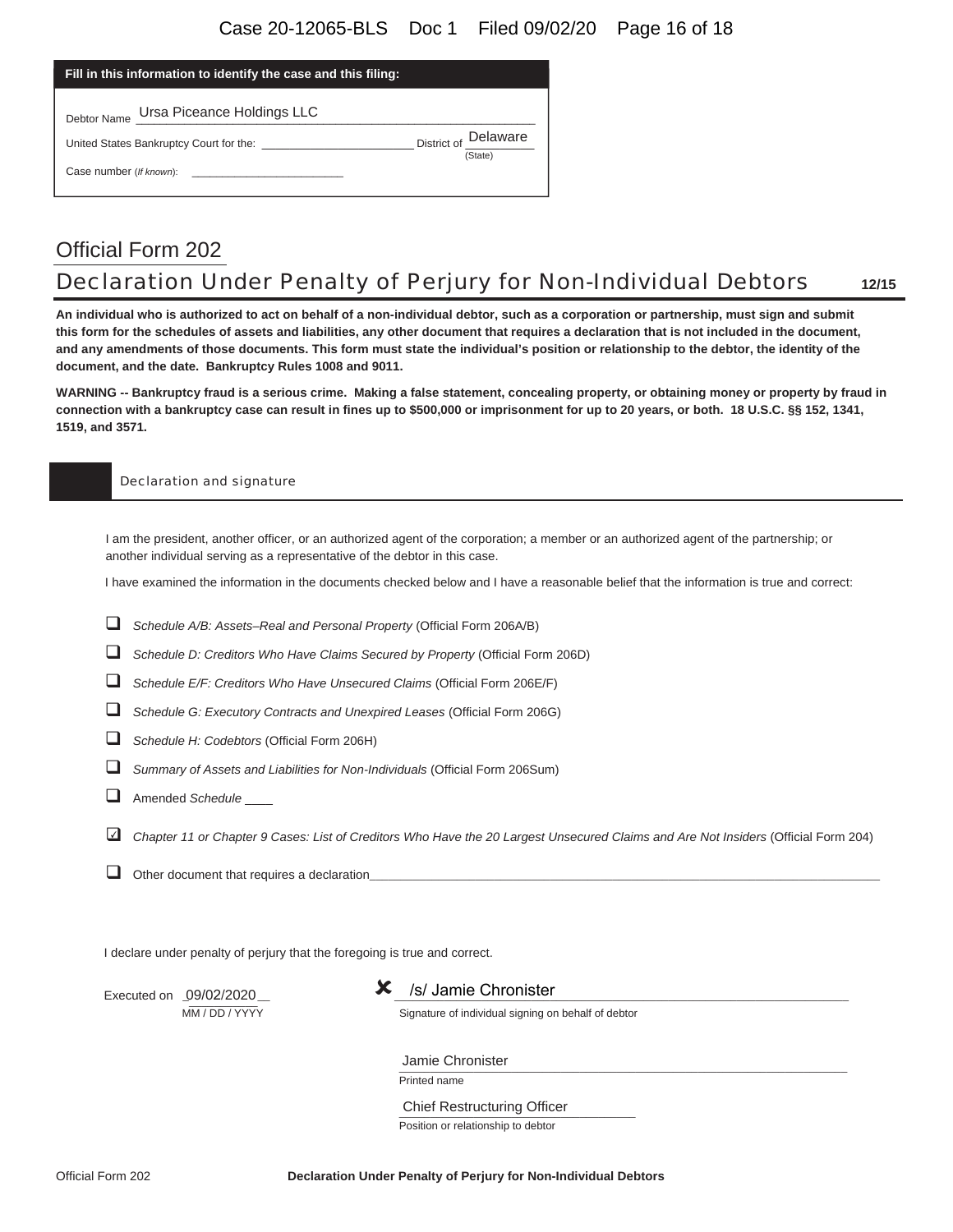### **IN THE UNITED STATES BANKRUPTCY COURT FOR THE DISTRICT OF DELAWARE**

In re:

URSA PICEANCE HOLDINGS LLC, *et al.*, [1](#page-16-0)

Debtors.

Chapter 11

Case No. 20- $\qquad \qquad (-)$ 

(Joint Administration Requested)

### **CORPORATE OWNERSHIP STATEMENT**

Pursuant to rules 1007(a)(1) and 7007.1 of the Federal Rules of Bankruptcy Procedure, Ursa Piceance Holdings LLC and its affiliated debtors and debtors in possession (collectively, the "Debtors") in the above-captioned chapter 11 cases hereby state as follows:

1. Debtor Ursa Piceance Holdings LLC is owned by the following non-debtor entities:

| <b>Entity</b>               | <b>Ownership Percentage</b> |
|-----------------------------|-----------------------------|
| Ursa Resources Group II LLC | 100\%                       |

2. Debtor Ursa Piceance Holdings LLC owns 100% of the equity interests in each of

Debtors Ursa Piceance LLC, Ursa Operating Company LLC, and Ursa Piceance Pipeline LLC.

<span id="page-16-0"></span><sup>&</sup>lt;sup>1</sup> The Debtors in these chapter 11 cases, together with the last four digits of each Debtors' federal tax identification number, are as follows: Ursa Piceance Holdings LLC (6607), Ursa Piceance LLC (7496), Ursa Operating Company LLC (0982), and Ursa Piceance Pipeline LLC (5095). The Debtors' service address is 950 17th St, Suite 1900, Denver, CO 80202.